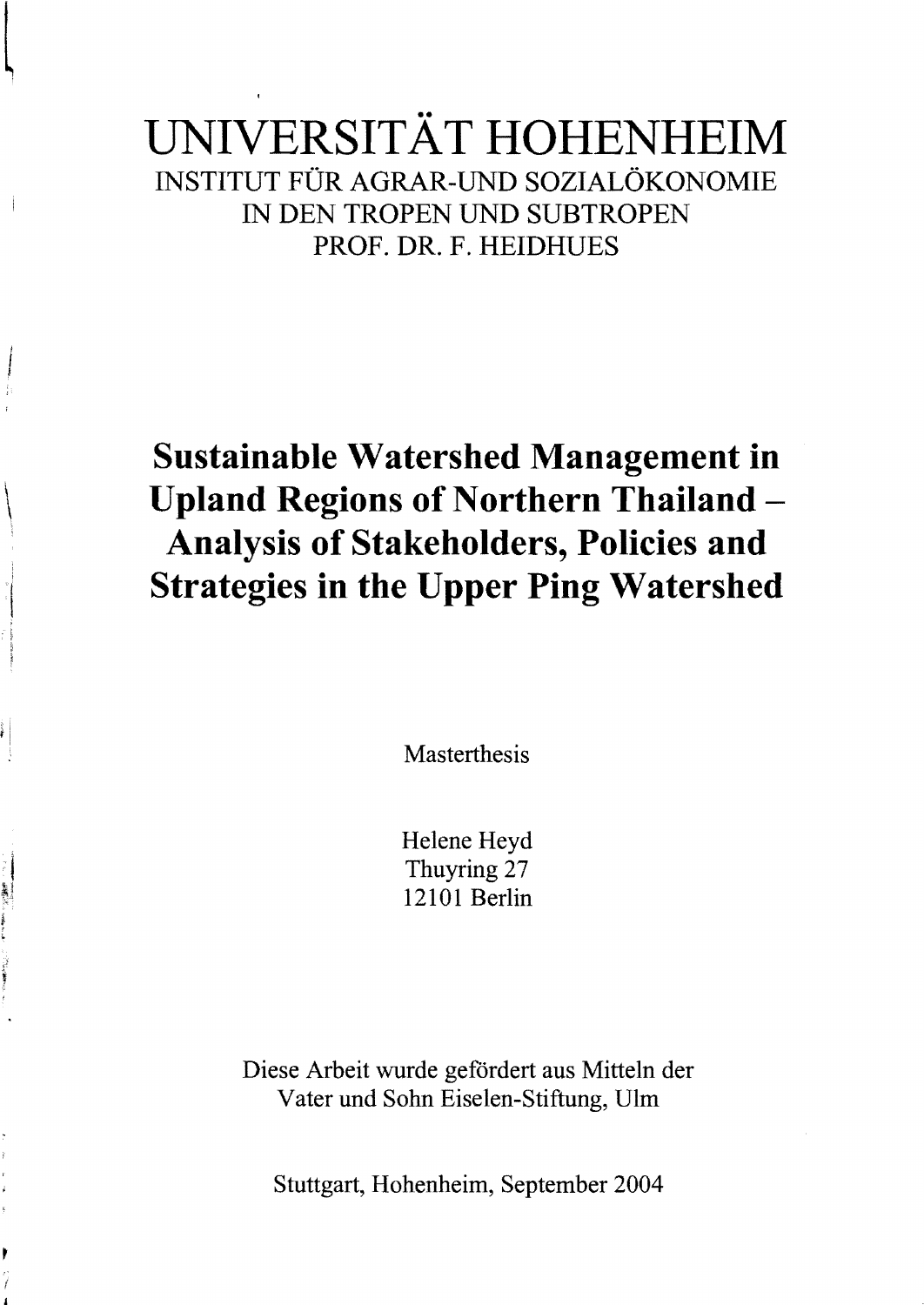#### **6 SUMMARIES**

### **6.1 Summary**

Water problems have become more severe in recent years for the people living in the uplands of northem Thailand. Droughts in the dry season threaten the household water supply, food production and thus food security in rural livelihoods. The annual average precipitation is around 1200mm per year, but the majority of the rainfall (85%) occurs in the rainy season. Thus, the management of the water is of vital importance for the farmers depending on the water in the river courses as they do not have the necessary capital to invest in other irrigation devices than pipes.

As a response to the growing water problems, the Thai govemment has introduced new approaches to water management. In the rhetoric of lately adopted water policies, participation of local people plays an important role. Participatory approaches are also embedded in the so-called 'People's Constitution' of 1997 which gives local people the right to participate in the management of their resources.

The objective of this study is to determine the involved stakeholders in water management in the selected study area of the Mae Sa watershed and provide an analysis of their interests and strategies for water management. Further, the lately adopted participatory policies of the govemment are examined and it is discussed to what extent participatory policies and the constitutional rights of local people are put into practice in water management. The study is based on primary data collected from March until June 2004 in the Mae Sa watershed and Chiang Mai. 39 semi-structured interviews with local people, govemment officials and experts were carried out.

Results suggest that the legal and political framework of Thailand's water policies remains ambiguous and inconsistent. The multitude of govemment line agencies involved in water management  $-$  combined with a lack of coordination and transparency  $-$  has led to institutional insecurity and a reduction of political effectiveness. The departments analyzed in a more detailed way were the Water Resource Department, the National Park, Plant and Wildlife Department and the Royal Irrigation Department with its subunits. The interests and strategies are complex; it can be stated in general though, that these agencies are organized in a centralized and hierarchical structure, which is not a good prerequisite for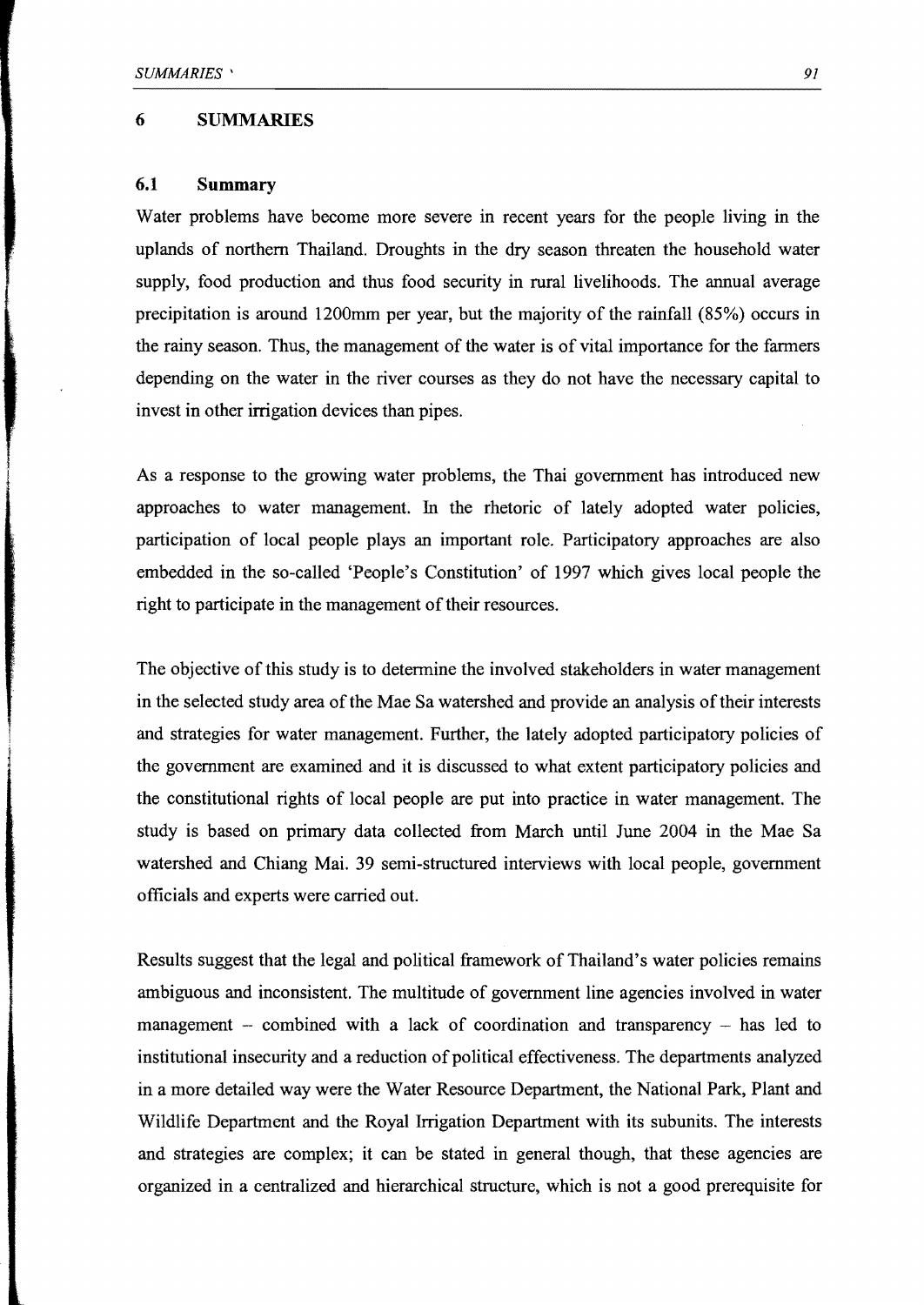participation. While all government officers reported that they have adopted participatory policies, but the interviews revealed that the government departments are not ready to devolve power to lower levels and participation is so far rather used as a label to justify the projects of the different agencies.

Even though the government officers assure that changes are occurring towards more involvement of local people, the villagers themselves can hardly perceive a noticeable change in water policies. Local people retain a widely negative image of government officers caused by the officials of the Royal Forest Department through arresting the people for clearing the forest. For water management at village level, the people rely on themselves and on their institutions instead of getting in contact with government agencies for help. Over the years, each village has developed unique water management systems allocating the consumption and irrigation water to each household to cope with the growing demand and increasing water shortages.

The study concludes that a concise legal and political framework for the management of water resources has to be created. The existing laws require clarification to represent a solid base for the institutional framework for water issues. In the political context, the tasks and competences of all the involved ministries and line departments need to be defined precisely to avoid overlapping and inefficient management.

Regarding the participatory policies, the *status quo* is by far not enough. The concept of participation and decentralized decision making needs to be understood and intemalized by all involved parties. This implies more devolution of power to lower levels, through e.g. promoting the further empowerment of the *Tambon* Administrative Organization with financial and technical assistance, and a greater application of participatory policies. To this end, the government officers have to understand the methods and advantages of participation and must be prepared to pass on their power to the local people, which could be initiated through trainings for the officers. Participation would then not only be a label to justify the projects of the government agencies, but serve the optimal purpose of participation, i.e. involving the local people in decision-making over their water resources to initiate a process of negotiation between all stakeholders.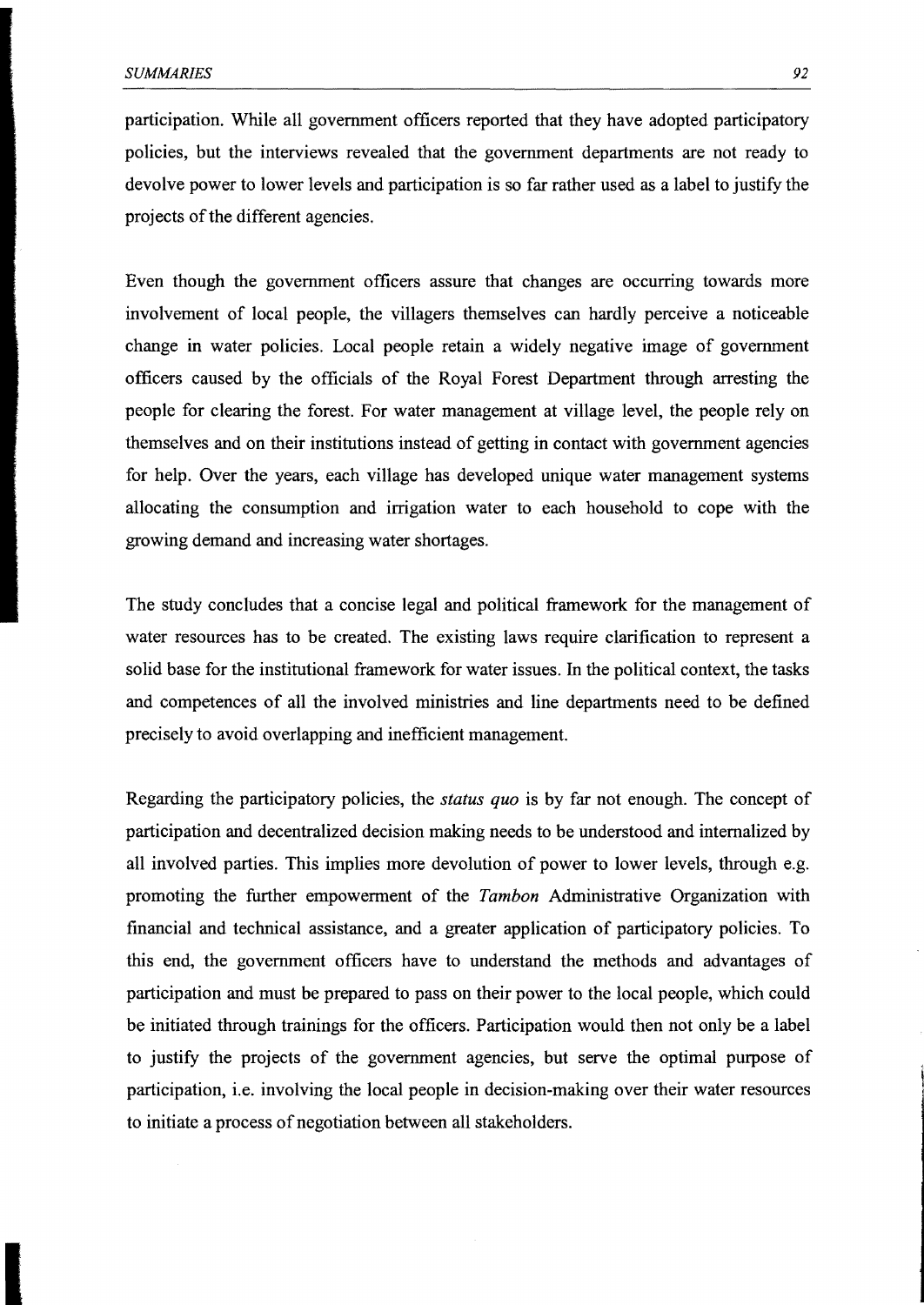## **6.2 Zusammenfassung**

In den letzten Jahren hat das Problem der Wasserknappheit in den Bergregionen Nordthailands stark zugenommen, so dass es in der Trockenzeit immer wieder zu Versorgungsengpässen mit Trinkwasser und Wasser fiir die Bewässerung kommt. Die Bewohner in den Bergregionen sind abhängig vom Wasser in den Flüssen fiir den Haushaltsgebrauch und zur Bewässerung. Durch die zunehmende Wasserknappheit können die wasserintensiven Kulturen der Bauern wie Litchi oder Schnittblumen weniger bewässert werden, was zu niedrigeren Erträgen und geringeren Einkommen führt. Die Wasserknappheit in den Flüssen stellt somit eine erhebliche Bedrohung fiir die Einkommensversorgung und gleichzeitig fiir die Nahrungssicherheit der Bergbevölkerung im Norden Thailands dar.

Als Reaktion auf die zunehmenden Wasserprobleme haben die thailändischen Regierungen in den vergangenen Jahren neue Ansätze zur Wasserpolitik verabschiedet. Dabei soll die Partizipation von lokaler Bevölkerung im Wassennanagement eine zentrale Rolle spielen. Das Recht auf Partizipation von Individuen und lokaler Verwaltung im Umgang mit natürlichen Ressourcen ist auch in der aktuellen Verfassung von 1997, der so genannten Verfassung des Volkes, verankert.

Ziel dieser Arbeit ist zu analysieren, inwieweit die politischen Ansätze und das Recht auf Partizipation in die Praxis umgesetzt werden. Dazu wurde ein repräsentatives Gebiet mit vielen Interessenvertretern ausgewählt, das Mae Sa Wassereinzugsgebiet, und dort eine Stakeholder Analyse durchgeführt. Mit Hilfe dieser Methodik können die Interessen und Strategien der einzelnen Akteure dargestellt werden. Besonderer Schwerpunkt liegt dabei auf der lokalen Bevölkerung und insbesondere den staatlichen Akteuren, deren Politiken auf partizipative Elemente untersucht werden. Für die Arbeit wurden neben Literaturrecherche 39 halbstrukturierte Interviews mit Regierungsvertretern, lokaler Bevölkerung und Experten durchgeführt.

Die Analyse der fonnellen, institutionellen Rahmenbedingungen zeigt, dass die verschiedenen Wassergesetze nicht eindeutig geregelt sind und Unklarheiten bestehen. Auch die politische Situation ist komplex mit neun Ministerien, die Kompetenzen in der Wasserpolitik innehaben. Die Menge an involvierten Akteuren zusammen mit einer fehlenden Transparenz und Kooperation zwischen diesen führt zu Unsicherheit und somit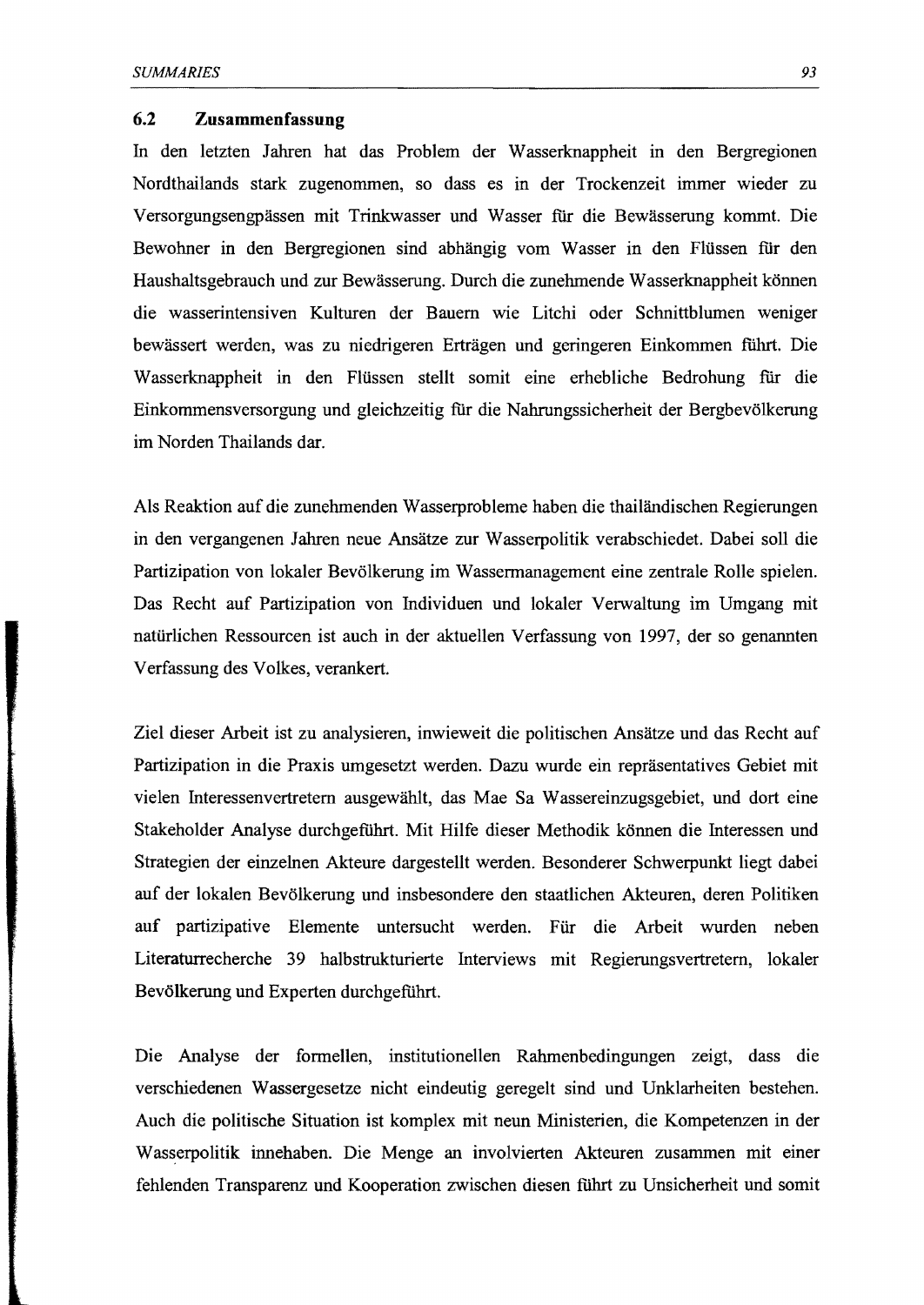zu einer Reduktion in der Effektivität der Wasserpolitik. Die im Detail untersuchten staatlichen Akteure von besonderer Relevanz für das Wassermanagement im Untersuchungsgebiet verdeutlichen dies. Die Organisationen wie zum Beispiel das Königliche Bewässerungsdepartment weisen deutliche hierarchische und zentralistische Strukturen auf, was keine optimale Voraussetzung für partizipative Politikansätze ist. Dennoch behaupten alle gefragten Regierungsvertreter, dass sie die lokale Bevölkerung in ihren Projekten involvieren und sie nach ihren Meinungen fragen. Nichtsdestotrotz wird aus den Interviews deutlich, dass die Regierungsorganisationen nicht bereit sind, Macht an lokale Bevölkerung abzugeben und so Partizipation nicht umgesetzt werden kann. Es hat den Anschein, Partizipation werde nur als Label verwendet, um Regierungsprojekte vor der lokalen Bevölkerung und anderen Akteuren zu rechtfertigen.

Demzufolge nimmt es die lokale Bevölkerung auch nur marginal oder gar nicht war, dass sich die lokale Politik zu mehr Partizipation auszurichten versucht. Das Image der Regierungsvertreter - geprägt von denen der staatlich königlichen Waldbehörde, die den Kontakt mit den Dorfbewohnern nur dann suchen, wenn sie festgenommen werden sollen ist nach wie vor negativ geprägt. Die Dorfbewohner in den Bergregionen vertrauen auf ihre eigene Gemeinschaft im Wassermanagement, anstatt in Kontakt mit der Regierung zu treten, die ihnen helfen könnte. Über die Jahre hat jedes Dorf sein eigenes Wasserverteilungssystem für Trink - und Bewässerungswasser entwickelt, um den steigenden Bedarf und die zunehmende Wasserknappheit zu bewältigen.

Abschließend werden in der Arbeit Folgen für die thailändische Wasserpolitik dargestellt: Zunächst bedarf es, klare Regelungen für die gesetzlichen Rahmenbedingungen zu schaffen. Im politisch-administrativen Bereich sollten die Kompetenzen der Ministerien und Departments deutlicher geregelt und voneinander abgegrenzt werden, um Missverständnisse und Kompetenzüberschneidungen in Zukunft zu vermeiden.

Weiterhin sollten die partizipativen Elemente in der Wasserpolitik stärker gefördert und in die Praxis umgesetzt werden. Dazu müssen die Verwaltungsstrukturen des Landes noch stärker dezentralisiert werden. Die weitere Förderung der *Tambon* Administrative Organizations durch zusätzliche finanzielle und technische Hilfe ist dabei von zentraler Bedeutung. Innerhalb der verschiedenen Regierungsbehörden und der Angestellten muss das Konzept der Partizipation verstanden und umgesetzt werden. Die Methodik und